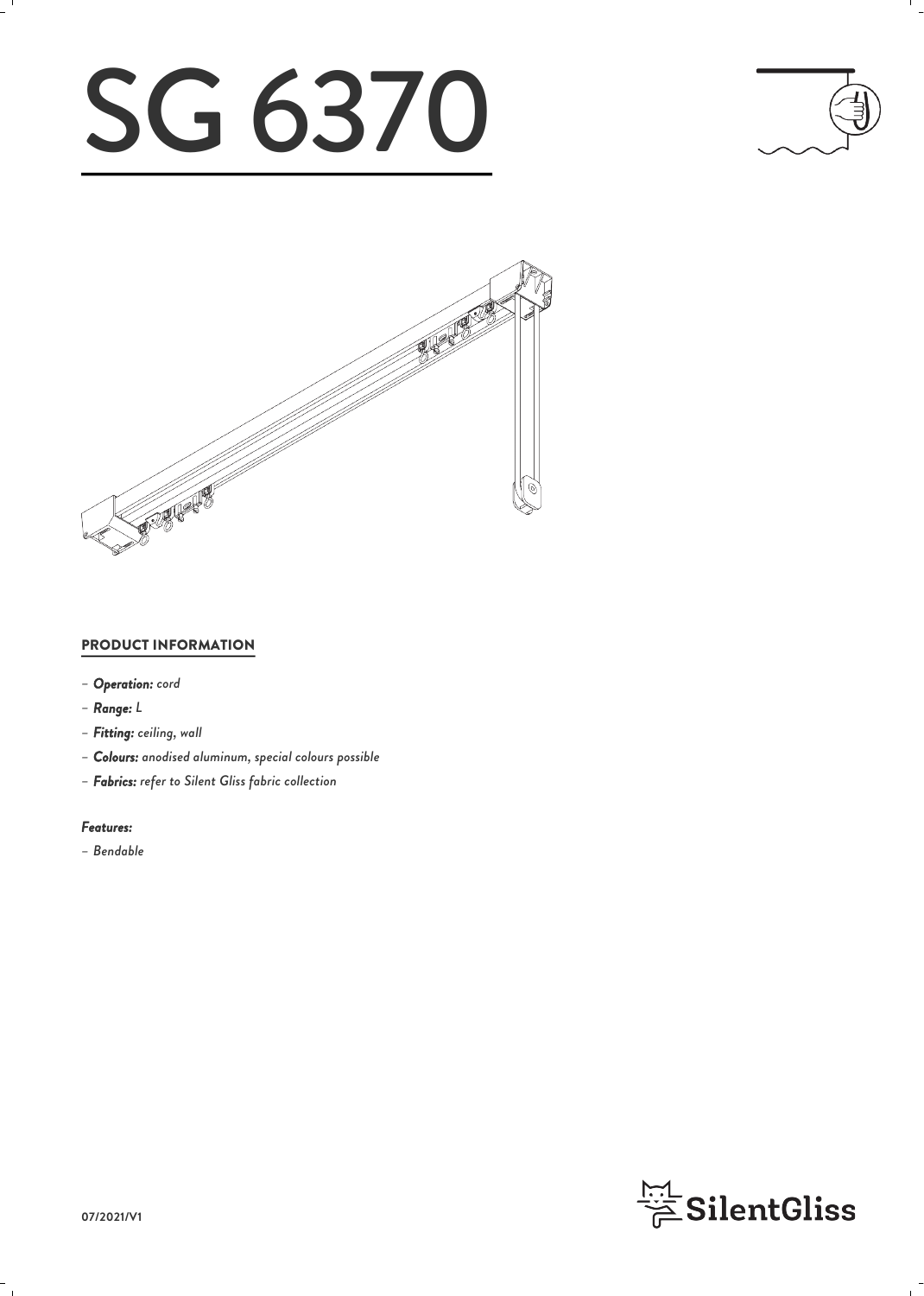# SYSTEM SPECIFICATIONS



(kg max.)

 $\overline{a}$ 

#### B. PROFILE

**Profile and bending information**



*SG 6371 Profile Radius: >50 cm* حس



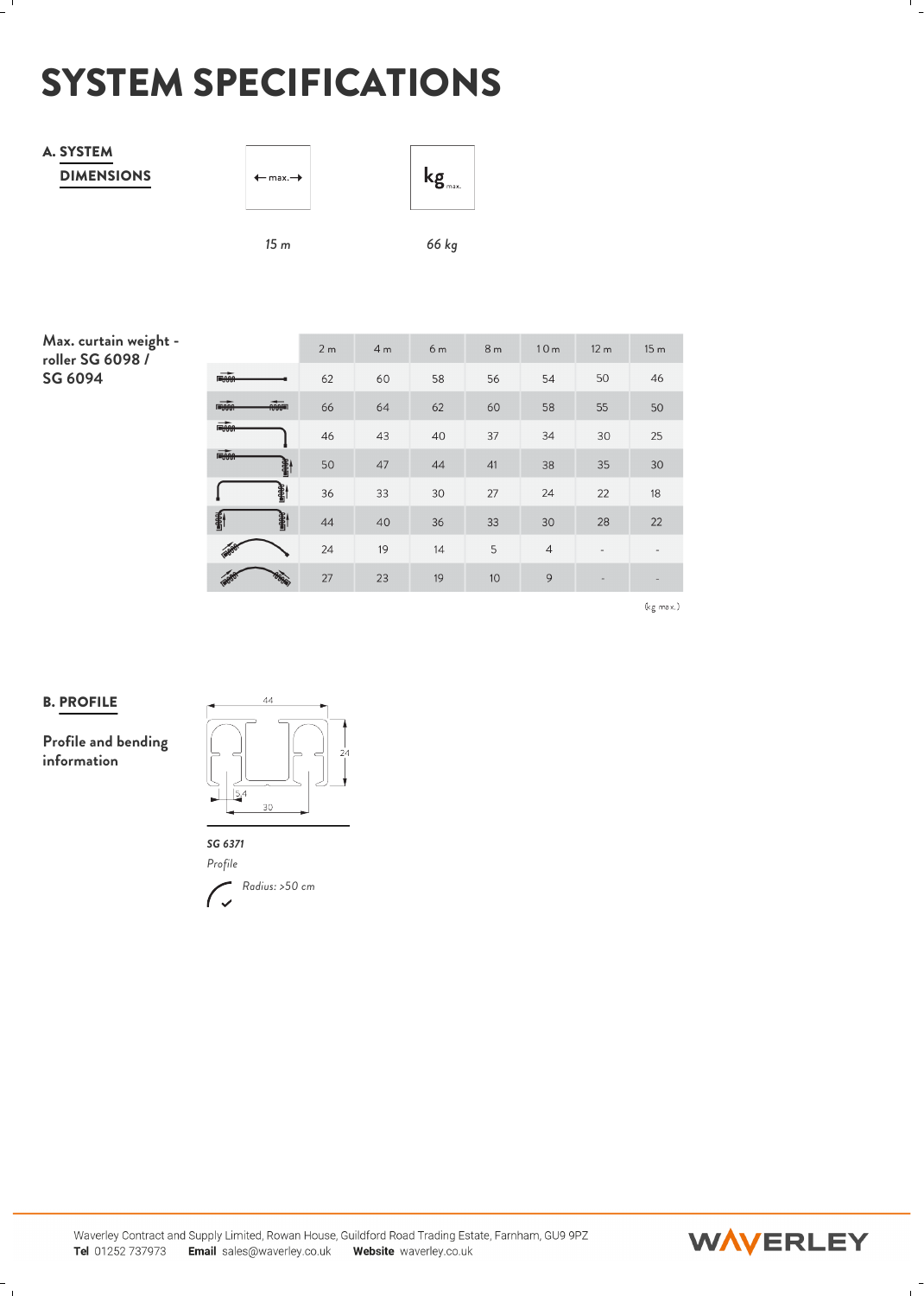



**D. SPECIFICATION** Silent Gliss S

*Silent Gliss SG 6370 Heavy Duty Cord Operated Curtain Track System. Comprises aluminium profile SG 6371 supplied made to measure in silver anodised finish with roller gliders SG 6098 at 10/m and cord SG 6070.Top fixed through profile at 500mm to 800mm centres and at end pieces. Compliant to Child Safety legislation EN 13120.* TEXT

# FITTING

| A. FITTING         | For detailed fitting information, visit the Silent Gliss |
|--------------------|----------------------------------------------------------|
| <b>INFORMATION</b> | website.                                                 |



B. CEILING FITTING

**Direct fitting**



#### C. WALL FITTING

**Smart Fix**



*Universal Smart Fix SG 11154 - SG 11156 and nut SG 6369: Screw SG 11157 (M5x20) needed.*

| <b>Smart Fix</b> | $X$ mm      |  |
|------------------|-------------|--|
| SG 11154         | $87 - 115$  |  |
| SG 11155         | $117 - 145$ |  |
| SG 11156         | 167-195     |  |
|                  |             |  |

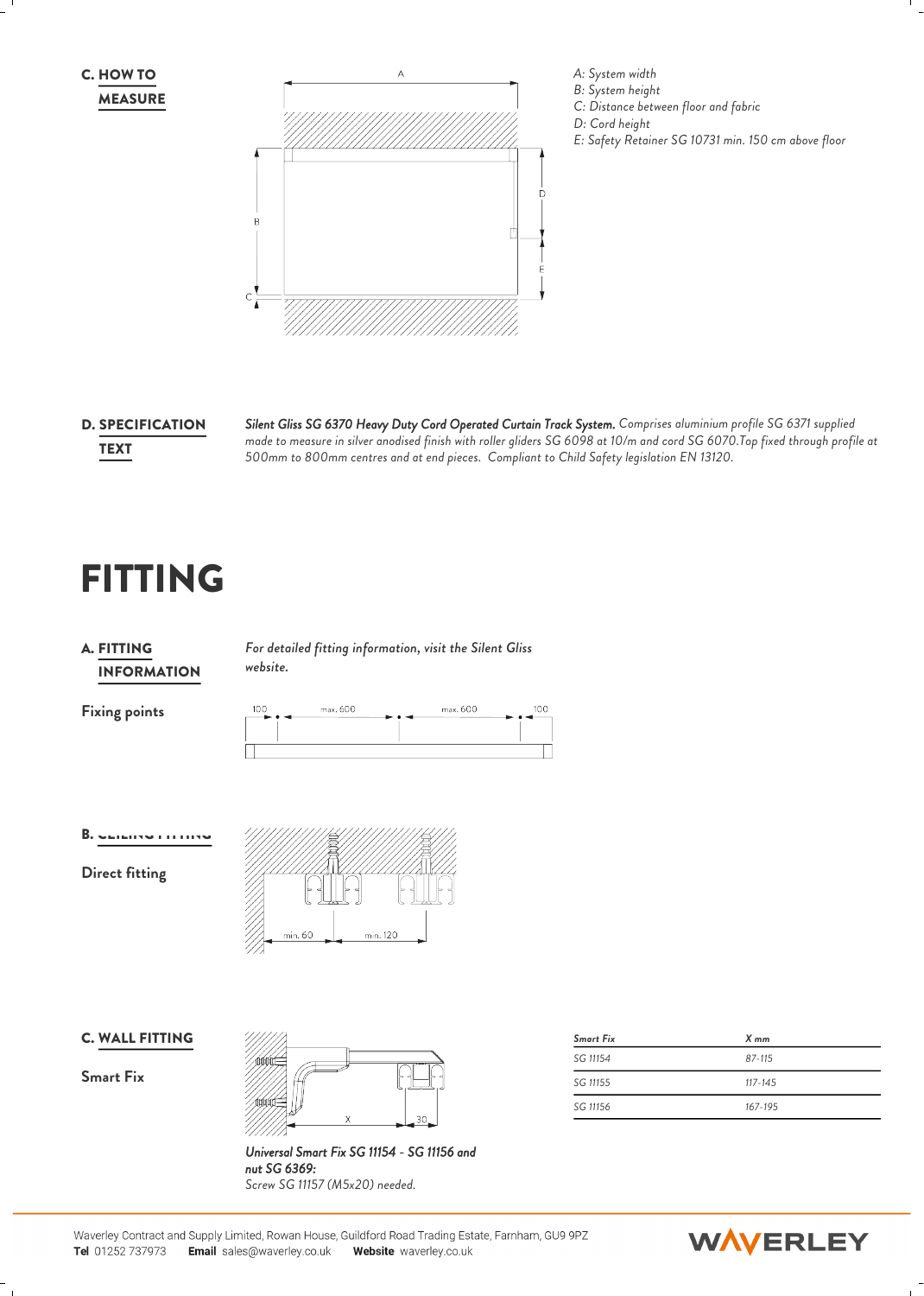



*M5x20*



*SG 6369 SG 11157 Pan head screw with flange SG 11154 Universal Smart Fix 120 mm Universal Smart Fix 150 mm*



*SG 11155*





*SG 11156 Universal Smart Fix 200 mm*

# GENERAL NOTES

#### *Dimensions*

- *– Measurements are in mm except where indicated.*
- *– Max. kg relates to fabric incl. accessories.*
- *– Stack size depends on curtain make-up and fabric thickness.*
- *– Distance between gliders max. 80 mm / distance between rollers max. 100 mm.*
- *– Recommended distance floor / fabric: 20 mm.*
- *– In order to determine system height (B), the smallest room height must be taken into account.*
- *– Full functionality may be affected if the curtain touches the profile.*

#### *Fitting*

- *– Installation by qualified fitter only.*
- *– Number of brackets and fitting positions / fixing points vary depending on fitting surface, system weight, fabric make-up, screw / fixing type and obstacles. – Stack size depends on curtain make-up and paric tnickness.*<br>- Distance between gliders max. 80 mm / distance between rollers max. 100 mm.<br>- Recommended distance floor / fabric: 20 mm.<br>- In order to determine system heig
- *– Qualified fitter must use appropriate screws / fixings for each situation.*
- *– Profile lip if applicable to be installed to room side.*

## *Child Safety*

- 
- 

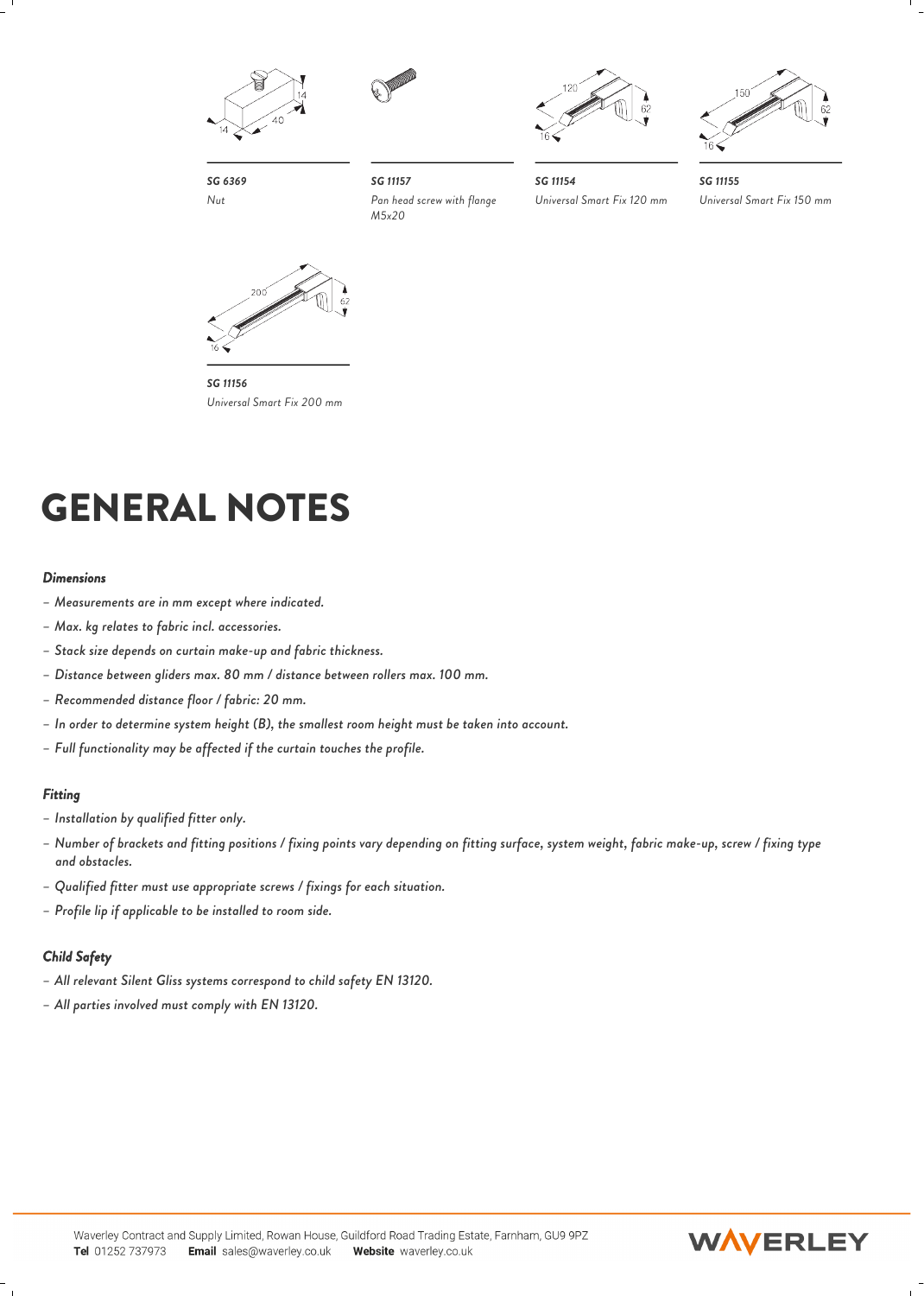# PARTS

## A. STANDARD PARTS



#### $S = 6070$ <br>
Cord e 6 mm *Cord ø 6 mm*

*SG 6086 Spring stop*



*SG 6098 Roller*

*Pilot runner*



*SG 6227 Pilot runner*



*Profile*

*SG 6371*

*SG 6377 Cord guide set*



*SG 10731 Child safety retainer set*





*SG 6369 Nut*

> *SG 6376 Connection bridge*

*SG 11154 Universal Smart Fix 120 mm*



*SG 11155 Universal Smart Fix 150 mm*

*Universal Smart Fix 200 mm*



*SG 11156*





## *SG 11157*

*Pan head screw with flange M5x20*

## *SG 11295 End stop*







## B. OPTIONAL PARTS

*SG 3582 Hook*

*SG 3599 Hook*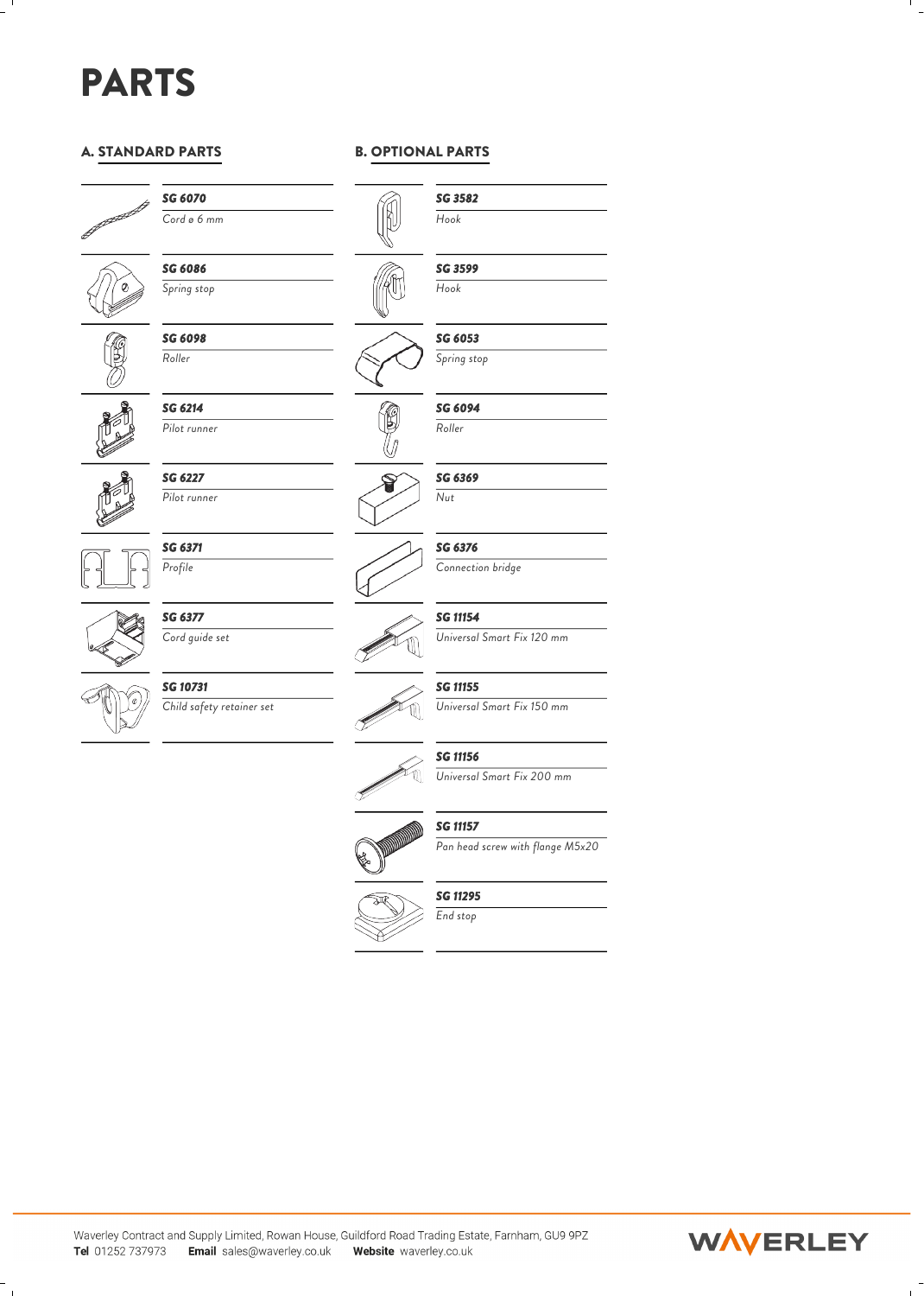